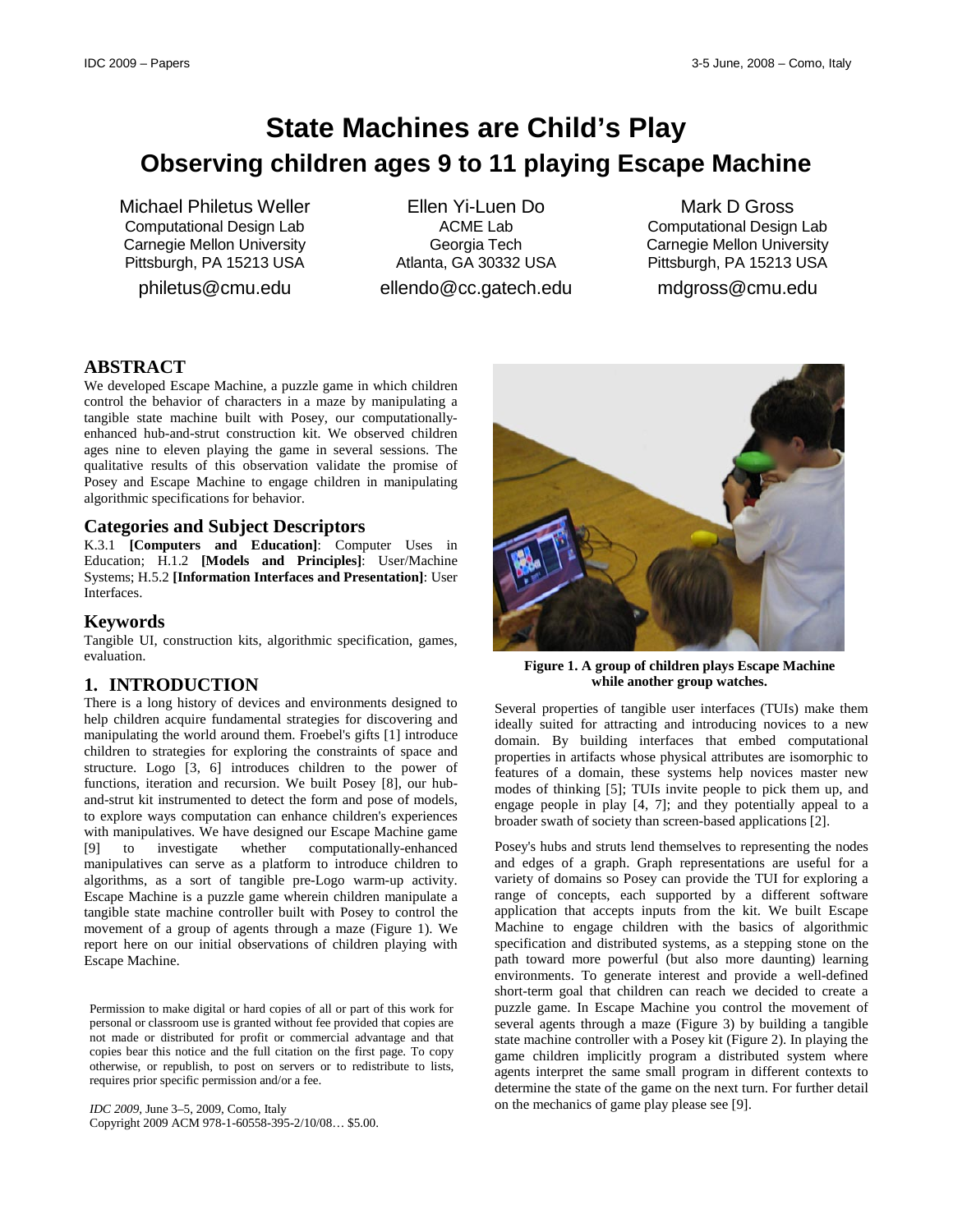

#### <span id="page-1-1"></span>**Figure 2. The tangible state machine controller specifies the movement of characters in the maze: A ghost in a red room will go to a green or blue room, preferring the green room because the green hub is higher in the controller.**

To see whether Escape Machine is, as we intended, an engaging activity for children that scaffolds their understanding of algorithmic specification, we held several sessions observing children ages nine to eleven playing the game. These sessions confirmed that children are both capable of, and excited about, manipulating the tangible state machine controller to navigate the maze. In addition, their comments suggest that they began to extrapolate higher-level concepts governing the behavior of agents after only one or two rounds of play.

In the following section we detail our method for observing children's game play and qualitatively assessing their level of engagement. Next we describe the results of our observation sessions. We conclude with a discussion of the results of this research and future directions for this work.

#### **2. OBSERVATION PROTOCOL**

We designed Escape Machine to engage children in specifying behavior algorithmically. By observing elementary school children playing Escape Machine we aimed to answer four questions:

- 1. *Interest*: Will children of this age be interested in playing Escape Machine?
- 2. *Capability*: Will they be able to play through an entire maze?
- 3. *Comprehension*: Will they understand the game play mechanism?
- 4. *Strategy*: Will they be able to identify higher-level strategies for game play?



**Figure 3. An Escape Machine maze. The goal is to guide your avatar, the ghost (***D***), to rescue your friends, the imprisoned**  ghosts  $(A)$ , without allowing the ghost eaters  $(B)$  to eat you or **your friends.**

<span id="page-1-0"></span>The first two questions address whether Escape Machine is a reasonable activity for children of this age. The second two questions address whether playing Escape Machine helps children to think about behavior in terms of algorithms.

We conduct our observations as follows: Children play Escape Machine in groups of two or three and we record their conversations. We actively encourage them to describe what behaviors they are trying to accomplish. As they play we also answer any questions they ask about what is happening in the game.

We break game play into a series of sessions, with two teams per session. We begin by briefly describing the Escape Machine game and demonstrating the two key game play mechanisms: (1) Characters move between rooms whose colors are directly connected in the controller; and (2) when connectivity allows more than one valid move the vertical ordering of the hubs in the controller [\(Figure 2\)](#page-1-1) determines which is chosen (the ghost prefers the highest hub while the ghost eater prefers the lowest). After this introduction, a new level 1 maze (1 ghost  $& 1$  ghost eater) is generated for the first team of children. We suggest that one team member operate the mouse and the other(s) operate the controller, and that they discuss what they are attempting to accomplish. A team may play until they complete the maze (all imprisoned ghosts are rescued or eaten) or are eaten by a ghost eater (although time permitting, we allow a second chance).

During game play we prompt the children to discuss the movements they are attempting to induce, and why they think the current controller configuration will or will not generate the desired result. Although we do not proactively point out errors, we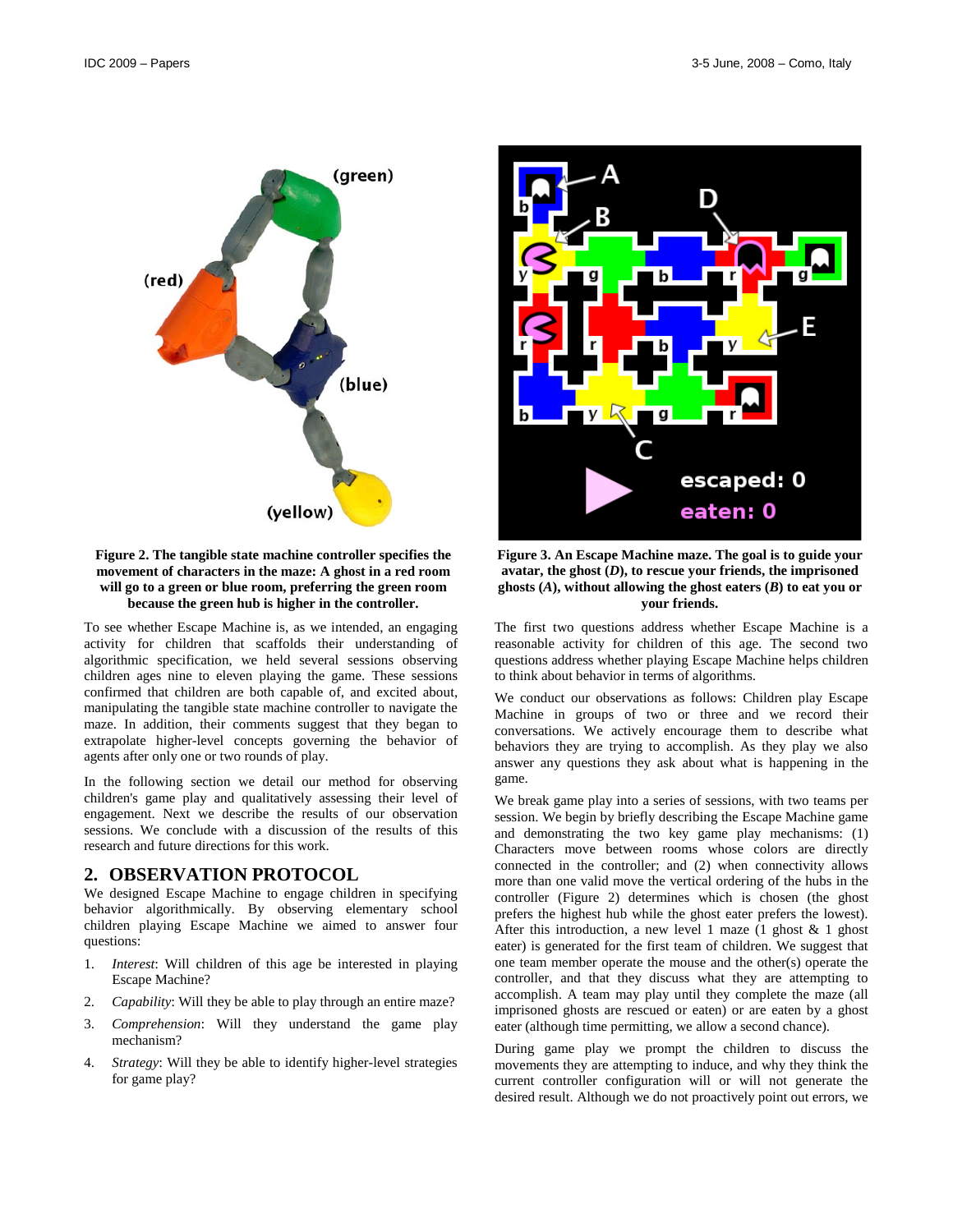do answer direct questions about game play mechanisms. As children play we note comments that indicate their comprehension of the mechanisms of play, that point to formation of higher level strategies, or that indicate strengths or weaknesses in the game play experience.

## **3. OBSERVATION FINDINGS**

We held three sessions: the first with a group of eight children ages nine to eleven; the second with nineteen children ages nine to eleven; and the third with three eleven-year-olds, and two thirteen-year-olds. The first two groups were composed of children in a summer robotics program; the third group was composed of children who responded to an invitation to play with a robotic construction kit sent to parents.

#### **3.1 Interest and Capability**

During the first session, three of four teams completed a maze, and the fourth team only gave up after being eaten twice in fifteen minutes. After all teams had played, one team that was particularly enthusiastic ("*This is awesome!*"; "*Got it! Yay! That was really fun!*") asked to play level 2 (two ghost eaters, larger maze), which they also completed.

In the second session four of six teams completed the maze: One gave up in ten minutes after being eaten and another gave up after hardware failures interrupted game play.

In the third session both teams completed the maze, and the first team (composed of the three eleven-year-olds), which later also played and completed level 2, said that the game was "*a lot of fun.*" At the end several children asked where they could buy a Posey kit, and whether they could download the game from the internet.

As might be expected because the groups were all self-selected robotics enthusiasts, we found the level of interest uniformly high, at least initially. Some groups became frustrated by their inability to control the characters' movement. Sometimes the team member managing the mouse would become impatient and hit `go' repeatedly without waiting for the other team member(s) to configure the controller; teams were generally able to recover from this. A few groups had a difficult time understanding the game mechanics and gave up after being eaten repeatedly. However we were encouraged that nine of the twelve teams completed at least one maze. Teams generally took 10-20 minutes to complete a (level 1) maze, and even teams that failed to complete a maze would play for 10-15 minutes before giving up.

# **3.2 Comprehension of Game Play Mechanism**

The most successful teams explicitly discussed game play mechanisms. For example in one exchange the team member working the mouse gives advice on the first mechanism: "*Now we need to get to yellow…blue needs to be connected to yellow,*" and the team member working the controller responds "*Oh, I get it now.*" In another team, the child working the mouse stopped to make sure the controller was configured properly before pressing `go' ("*We want to go to green…is red connected to green?*"). In another team one player noted that "*blue needs to be higher than red or we will go back.*"

A few children failed to understand that two hubs in the controller must be connected directly (rather than through a third hub) for characters to move between rooms of that color. But the most common difficulty was in simultaneously tracking the movement of the ghost and the ghost eaters ("*Connect yellow to red so [the* 

*ghost eater] will go to red*." – "*no but we want to go to red*"). Most teams just ignored ghost eaters until they approached their ghost. Some teams then switched strategies and guided the ghost eater away before turning attention back to the black ghost avatar. One team didn't understand that they were controlling the ghost eater movement as well (focusing only on guiding the black ghost avatar to rescue the imprisoned white ghost friends), which resulted in their avatar being eaten. Some children felt that it was unnecessarily confusing to have the ghost prefer the higher hub and the ghost eaters prefer the lower hub ("*I hate the up/down thing!*")

Although children initially found the game play mechanisms difficult ("*This is complicated and confusing!*") many could explain the mechanisms after a few minutes of play and were enthusiastic about their breakthrough ("*it was confusing at first but now I get the hang of it!*"). In the teams that were able to complete the maze, the children's explicit verbal instructions telling team members how to configure the controller to achieve a desired result clearly demonstrated that they understood the basic game mechanism.

#### **3.3 Formulation of Higher-Level Strategies**

A few teams moved beyond understanding the basic game play mechanisms to think about higher-level strategies.

One team noted that yellow only has one connection and green only two, while red and blue had more. They decided that "*Yellow's the really hard one*" and "*blue is easiest*" and tried to navigate towards blue rooms when possible, as they could then choose any direction without reconfiguring the controller.

Another team identified the same strategy, and explained that "*blue is attached to all the colors so we can move to all*" the other colors just by rotating and bending the controller. They further generalized this strategy to plan several turns ahead and construct their controller so that they could move to an intermediate goal by just rotating the controller between moves.

One team seemed to stumble upon what we call *the yellow jail strategy*: they trapped the ghost in a red room connected to green and yellow by connecting red only to blue, asking "*Why can't we go?*" The observer explained that with no available connections an agent becomes trapped. That team later trapped the ghost eater in the same red room, and after one of the team members noticed this, they managed to keep the ghost eater trapped until they completed the maze.

In the third session we explicitly demonstrated the yellow jail strategy as a part of our game play demonstration to see if the teams would be interested in and capable of reproducing it. The first team (of eleven-year-olds) explicitly expressed interest in trapping the ghost eater and identified a suitable yellow room. They successfully trapped the ghost eater in a yellow jail, and held it there as they cleared the maze. As they reconfigured the controller, team members reminded each other not to connect the yellow hub to the red hub as that would release the ghost eater. The second team (the two thirteen-year-olds) also identified an appropriate room to trap the ghost eater, but poor team dynamics (one team member's tendency to repeatedly press the *Go* button before the other team member was ready) prevented them from successfully executing the strategy.

The unprompted discussion of strategies by teams in the first two sessions suggests that Escape Machine successfully engaged children in thinking about the algorithmic specification of